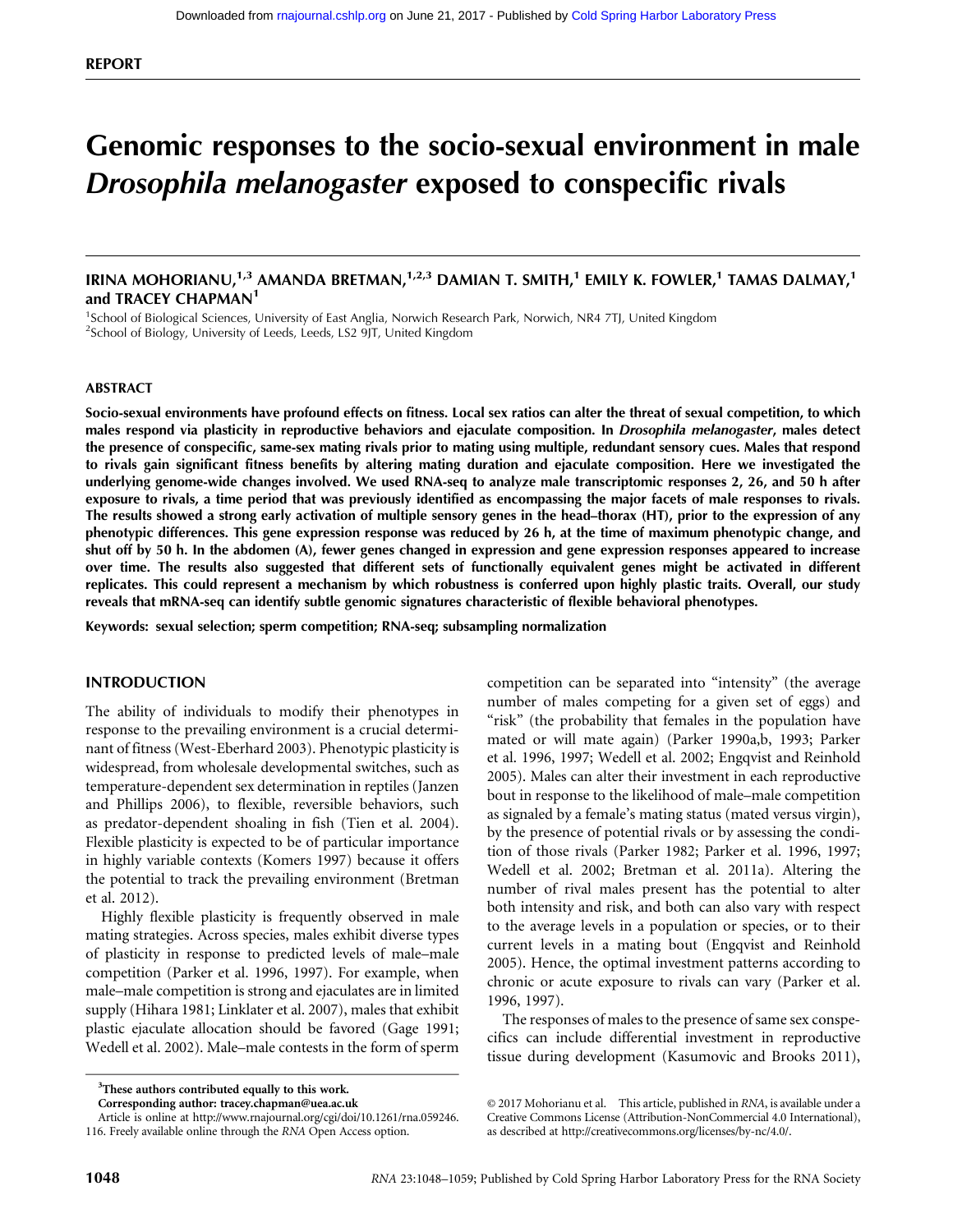strategic ejaculation of sperm (Wedell et al. 2002), and behavioral plasticity (Bretman et al. 2011a). In D. melanogaster, males increase mating duration (Bretman et al. 2009) and modulate ejaculate composition following exposure to a conspecific potential rival male (Wigby et al. 2009). These responses increase a male's fitness through siring increased numbers of offspring (Bretman et al. 2009). This benefit is associated with an increase in the transfer of seminal fluid components (Wigby et al. 2009) and sperm (Garbaczewska et al. 2013; Moatt et al. 2014). However, there are costs for males that exhibit sustained responses to rivals, evident as reduced lifespan and reduced late-life mating capacity (Bretman et al. 2013).

The duration of mating following exposure of males to conspecific rivals is associated with the length of exposure, rather than to the density of males encountered (Bretman et al. 2010). It takes 18–24 h of exposure to a rival to achieve a significant increase in mating duration (Bretman et al. 2010), with a similar temporal decay in the response following rival removal (Bretman et al. 2012; Rouse and Bretman 2016). The magnitude of the response to rivals continues to increase for at least 5 d of exposure (Bretman et al. 2010). Hence a window of 0–2 d is ideal in order to capture the initiation and establishment of this response. It is this time interval upon which we focussed in this study.

D. melanogaster males use multiple, redundant cues to detect conspecific rivals (Bretman et al. 2011b; Kim et al. 2012). A combination of any two cues from smell, touch, and sound (Bretman et al. 2011b) is required for males to respond. The alternative sensory modalities used suggest that a single initial stimulus (exposure to rivals) may result in the same outcome (increased fitness) via the induction of combinations of alternative sensory pathways leading to physiological responses in behavior (mating duration) and in ejaculate composition. The multifaceted responses of males to their rivals could be mediated by a number of different mechanisms, including via transcriptomic, epigenetic, or proteomic changes. Such changes could result in alterations to cell–cell communication via hormones, neurotransmitters, or other signaling molecules.

In this study, we tested the hypothesis that the responses of D. melanogaster males to their conspecific rivals are, at least in part, mediated by a rich and complex signature of phenotypic plasticity in the male transcriptome. The prediction of observable transcriptional changes in response to the social and sexual environment is supported by previous research. For example, short-term (<20 min) exposure of males to females or other males can alter the transcription of spermatogenesis and odor perception genes (Carney 2007; Ellis and Carney 2011). Males exposed to other males for up to 72 h also show differential expression (DE) in two of three seminal fluid protein genes (but not in four testis genes) tested (Fedorka et al. 2011). However, no study has yet determined whole-transcriptome responses that underlie the adaptive plastic responses of males to their rivals, nor tested for divergent responses in different body parts. The latter is crucial to resolve signatures of tissue-specific responses and avoid "swamping" of subtle signals (Chintapalli et al. 2007). Our design to profile gene expression responses to rivals for 0–2 d offered the opportunity for comparisons with these previous studies (Carney 2007; Ellis and Carney 2011).

A full understanding of how highly flexible plasticity evolves requires a detailed and genome-wide investigation of the underlying molecular and cellular mechanisms (Schlichting and Smith 2002; Hobert 2003; Aubin-Horth and Renn 2009; Ellers and Stuefer 2010). Ultimately, this is essential to answer fundamental questions such as how rapid, transient and reversible behavioral plasticity can be achieved, how the genome might achieve robust and reliable responses against a background of variable behavior, and what proportion of the transcriptome is involved. Such findings will also show how phenotypic plasticity itself is likely to evolve in the face of rapidly changing environments. To date, we lack descriptions of how phenotypic plasticity is mediated via changes in the transcriptome, epigenome, and proteome (Gilbert 2005; Aubin-Horth and Renn 2009; Ellers and Stuefer 2010; Zhou et al. 2012). In part, this may be because behavior is inherently complex, often with an underlying polygenic basis (Bell and Aubin-Horth 2010). Behavioral plasticity can also be highly flexible and reversible—hence gene expression changes underlying behavioral phenotypes may be subtle, transient, and potentially close to current detection thresholds (Carney 2007).

In this study, we addressed the omissions noted above by measuring the genome-wide transcriptional responses of male D. melanogaster exposed only to conspecific rival males from 2 h to 2 d. We profiled the gene expression changes in two different body parts, head–thorax (HT) and abdomen (A), using mRNA-seq in order to enhance the sensitivity of the analyses and to enable us to detect unknown transcripts and expression variants (Marioni et al. 2008; Sultan et al. 2008).

## RESULTS

We conducted RNA sequencing on three replicated pools of males exposed to a conspecific rival or maintained singly, and we sampled males following 2, 26, or 50 h of exposure. The samples were taken prior to mating, in the absence of females. The aim was to capture a broad sweep across the phenotypic expression of responses to conspecific rivals. Based on previous research by us and others, we chose the 2 h time point to capture initial gene expression responses prior to the expression of any phenotypic responses, 26 h as the point at which we know males have passed a threshold of significant phenotypic responses to rivals, and 50 h to capture any longer-term changes at a point where the phenotypic responses appear to have ceased (Carney 2007; Bretman et al. 2009, 2010; Ellis and Carney 2011; Fedorka et al. 2011). An additional, important justification for these three time points was the need to avoid strong interactions with circadian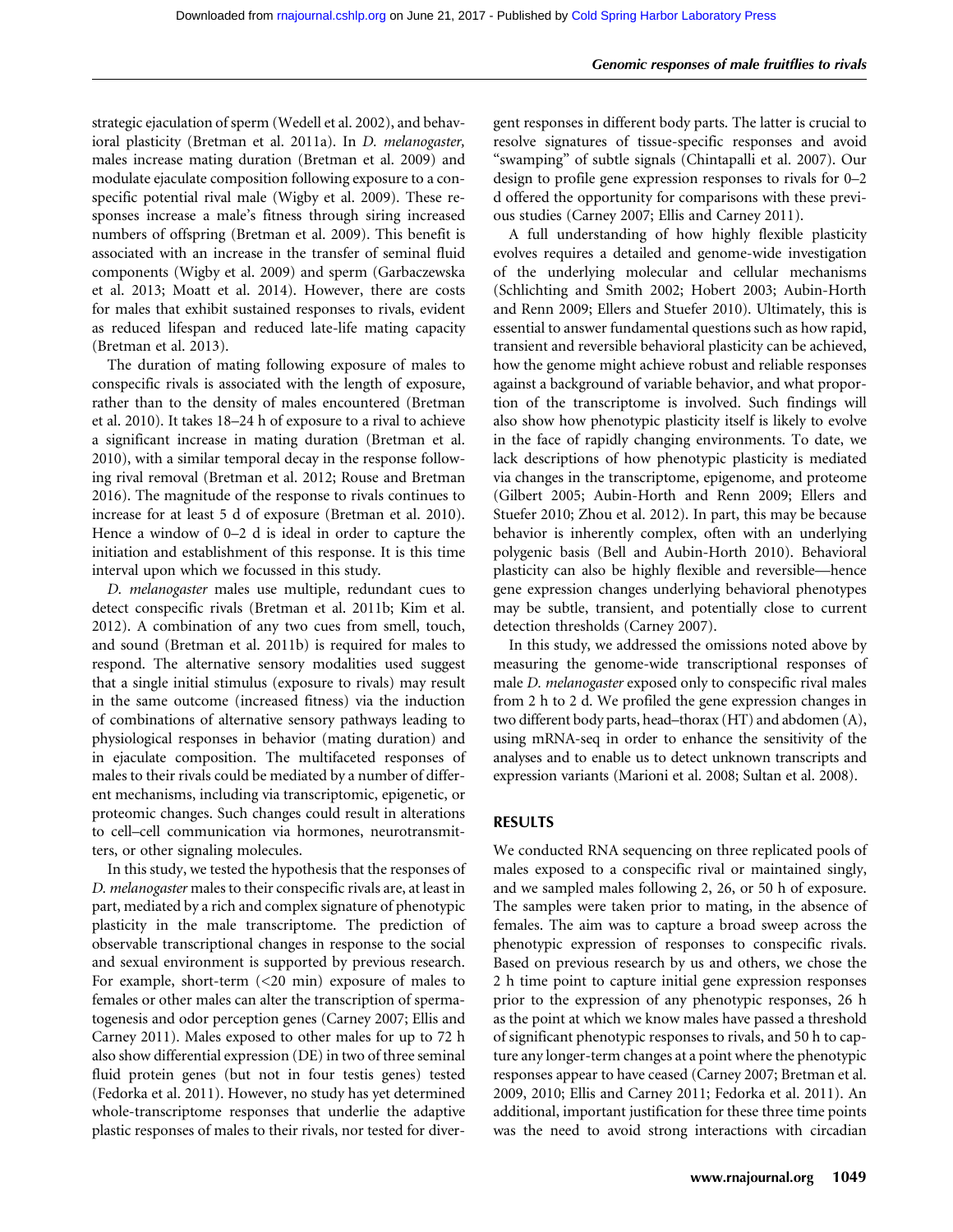effects on gene expression (by sampling cohorts of flies for gene expression analysis at the same absolute time of day, i.e., after 2 h, then 24 h later at 26 h of exposure, and finally a further 24 h later at 50 h of exposure). We divided the flies into head/thorax (HT) and abdomen (A) to identify body part-specific facets of the males' responses to rivals specifically to capture the response of the nervous system in the HT and of the reproductive system in the A.

### Bioinformatics

The RNA-seq data exhibited good values on a range of quality checks and provided a sensitive quantitative resolution of DE. First, for all positions across the reads, the fastq quality scores were high and showed little variability. Hence there was no evidence for any sequencing errors. Nucleotide distributions [\(Supplemental Fig. S1\)](http://www.rnajournal.org/lookup/suppl/doi:10.1261/rna.059246.116/-/DC1) were consistent across all samples. We observed variation in read numbers (35 M–129 M reads per sample), resulting in wide variation in complexity ([Supplemental Table S1\)](http://www.rnajournal.org/lookup/suppl/doi:10.1261/rna.059246.116/-/DC1), defined as the ratio of nonredundant (unique) to redundant (all) reads. The proportion of redundant (R) genome matching reads was ∼71% and for nonredundant (NR) reads ∼50% ([Supplemental Fig. S2\)](http://www.rnajournal.org/lookup/suppl/doi:10.1261/rna.059246.116/-/DC1). The majority of reads mapped to CDS and 5' and 3' UTR, indicating high-quality reads in the data set and only minor contamination by other RNA species [\(Supplemental Fig. S2](http://www.rnajournal.org/lookup/suppl/doi:10.1261/rna.059246.116/-/DC1)). For the analysis of expression level variation we retained exon– exon boundary reads and excluded 3′ and 5′ UTRs (∼10% of reads mapped to 3′ UTRs and ∼5% to 5′ UTRs). Reads incident to ncRNAs, such as t/rRNAs, were also excluded. The mRNA sequencing was nondirectional. There was a consistent positive strand bias in the sequencing data, but no systematic variation across samples, body parts, or time periods. Jaccard similarity comparisons (Levandowsky and Winter 1971) highlighted the effect of the variation in read numbers and complexity across samples. We increased replicate and sample comparability by applying a subsampling normalization (Efron and Tibshirani 1993; Gierliński et al. 2015; Schurch et al. 2016) without replacement (I Mohorianu, A Bretman, DT Smith, EK Fowler, T Dalmay, T Chapman, in prep.) at a fixed total (50 M, [Supplemental](http://www.rnajournal.org/lookup/suppl/doi:10.1261/rna.059246.116/-/DC1) [Table S2A](http://www.rnajournal.org/lookup/suppl/doi:10.1261/rna.059246.116/-/DC1)). A random subsample was selected for analysis, following a check to ensure that subsamples were representative of the original (example in [Supplemental Table S2B\)](http://www.rnajournal.org/lookup/suppl/doi:10.1261/rna.059246.116/-/DC1). The normalization was highly effective [\(Supplemental Figs. S3,](http://www.rnajournal.org/lookup/suppl/doi:10.1261/rna.059246.116/-/DC1) [S4\)](http://www.rnajournal.org/lookup/suppl/doi:10.1261/rna.059246.116/-/DC1). The remaining minor variation was adjusted using quantile normalization [\(Supplemental Fig. S4;](http://www.rnajournal.org/lookup/suppl/doi:10.1261/rna.059246.116/-/DC1) Bolstad et al. 2003). The efficiency of the normalization was tested using point-topoint Pearson correlation coefficients, calculated for each gene, on the expression profile across the length of the gene. This revealed tight correlations in expression level between the original and subsampled data ([Supplemental Fig. S5\)](http://www.rnajournal.org/lookup/suppl/doi:10.1261/rna.059246.116/-/DC1). However, some replicates were significantly different in terms of per-gene complexity and distributions of point-to-point Pearson correlations, and this prompted the removal of out-

1050 RNA, Vol. 23, No. 7

lier replicates and the identification of the final data set for analysis of two out of three of the original replicates for each treatment [\(Supplemental Table S2A](http://www.rnajournal.org/lookup/suppl/doi:10.1261/rna.059246.116/-/DC1)).

### Identification of genes showing DE

We applied a two-step procedure for the DE call using the two levels in the experiment: body parts (HT, A) and treatments (presence or absence of rivals). Body part DE distribution revealed a much higher number of DE transcripts than for ±rivals. We used an offset fold change (OFC), with an empirically determined offset of 20 for the DE call, to filter out low abundance genes. The distributions of replicate-toreplicate differences were tightly centered around zero, as expected [\(Supplemental Figs. S6, S7\)](http://www.rnajournal.org/lookup/suppl/doi:10.1261/rna.059246.116/-/DC1). However, for each body part, it was characteristically the few, low abundance genes exhibiting DE that contributed most to replicate-toreplicate differences [\(Supplemental Fig. S7](http://www.rnajournal.org/lookup/suppl/doi:10.1261/rna.059246.116/-/DC1)). These were "leaky" genes, e.g., genes showing DE in a body part in which they are hardly, if at all, expressed (Chintapalli et al. 2007). This is likely to have been due to inaccuracy in the separation of, or movement of abundant mRNAs between, body parts. Hence, we removed such genes showing DE between replicates in the "wrong" body part [\(Supplemental Fig. S6B](http://www.rnajournal.org/lookup/suppl/doi:10.1261/rna.059246.116/-/DC1)).

A summary of the number of DE genes revealed that far more genes showed DE in the HT than in the A (Fig. 1; [Supplemental Table S3\)](http://www.rnajournal.org/lookup/suppl/doi:10.1261/rna.059246.116/-/DC1). There was a marked early up-regulation in the HT in response to rivals, which was shut down by 50 h. The number of genes showing DE across both replicates in the A was lower, but in contrast to the HT increased over time. The functions of the genes showing DE are summarized below.

#### **HeadThorax**

Exposure to rivals caused a rapid, early up-regulation of 325 genes, many of which were associated with the detection of sensory stimuli (e.g., Gustatory receptor 10a) odorant or pheromone binding (e.g., odorant receptor 1a, 2a, 10a, 13a, 47a, 63a, Odorant-binding protein 83g), hormone metabolism (e.g., shadow, Ecdysone-inducible L1, ETHR), proteolysis (e.g., CG13748, CG6763, CG8563, stall, CG10073, Matrix metalloproteinase 2, CG1632), male courtship behavior (e.g., hector), GPCR (e.g., Serotonin receptor 1A, CG31714, CCK-like receptor at 17D3, rickets, CG32547, Octopamine-Tyramine receptor, SIFamide receptor, Leucokinin receptor, CG7918, CG33696, mangetout, Diuretic hormone 44 receptor 1, Adenosine receptor, CG33639), and cuticle/chitin metabolism (e.g., Lcp65Ac, Acp65Aa, Cuticular protein 64Aa, 64Ad, 76Bd, CG8192, obstructor-B, obstructor-H, CG34220, Ecdysone-dependent gene 78E, CG13837, Cht7, Ccp84Ag, CG13676, CG33263, CG13806)—summarized in Figure 1, [Supplemental Table S3,](http://www.rnajournal.org/lookup/suppl/doi:10.1261/rna.059246.116/-/DC1) and [Supplemental Material 1.](http://www.rnajournal.org/lookup/suppl/doi:10.1261/rna.059246.116/-/DC1) The 10 down-regulated genes at 2 h were predominantly pheromone and chemosensory genes (e.g., Olfactory-specific E, Os-C, Chemosensory protein B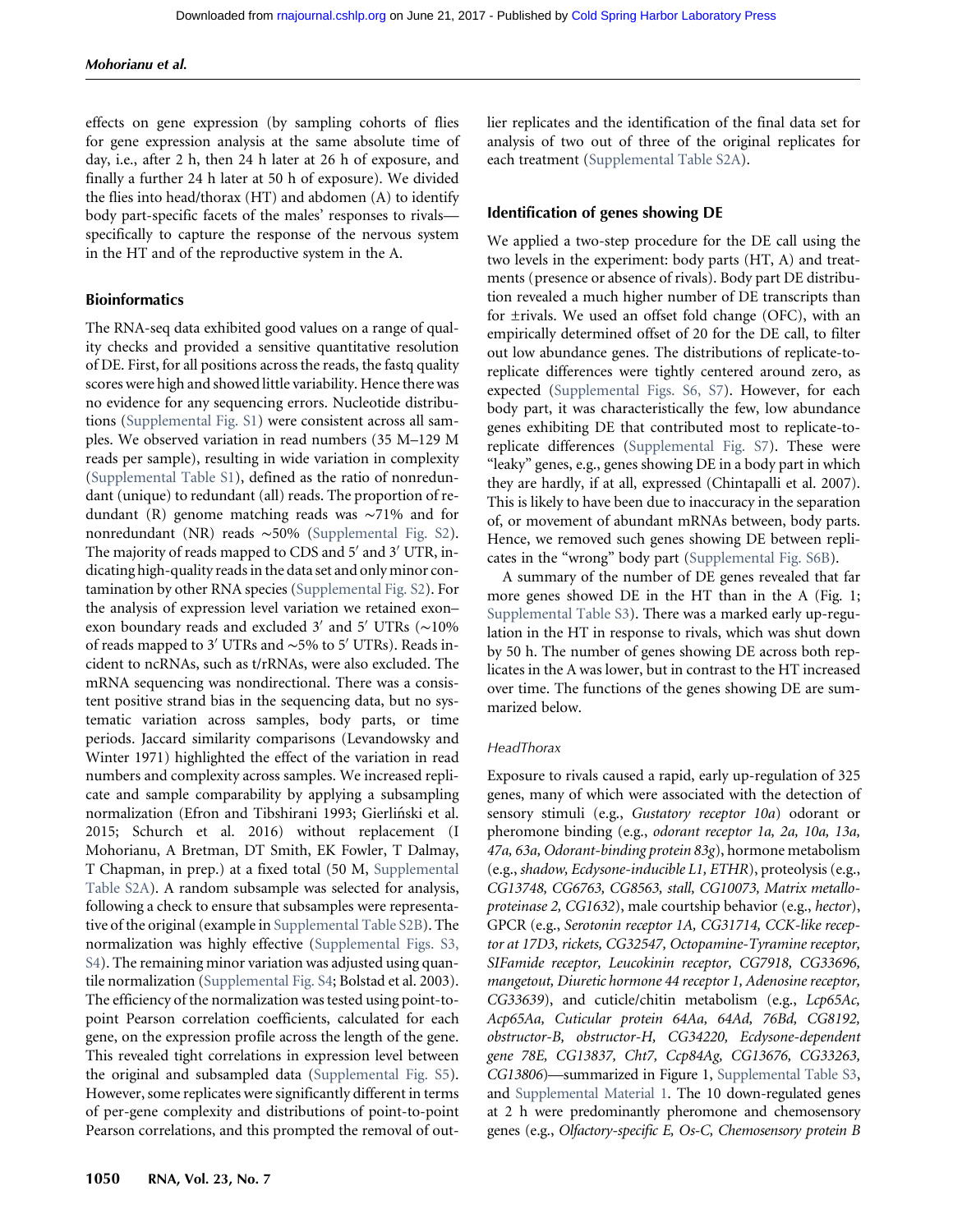

FIGURE 1. Summary of the number of differentially expressed genes. The number of genes showing consistent differential expression  $(>|log<sub>2</sub> 1.5| \sim 0.5$  OFC) across replicates in the (A) HT and (B) A body parts, following 2, 26, and 50 h of exposure of males to no rivals versus rivals. Up-regulated (+ rivals > no rivals) or down-regulated  $(+$ rivals  $\leq$  no rivals). The number of up (down)-regulated genes in the HT at 2, 26, and 50 h, respectively, was 325 (10), 8 (59), 13 (19) and for the A was 4 (1), 4 (8), and 4 (12).

42a and 93a, Chemosensory protein A 87a and 86a). By 26 h, the number of up-regulated genes dropped to eight (including a peptidase  $[E(spl)$  region transcript m1] and a chitin gene [Chitin deacetylase-like 9]), and down-regulated genes had increased to 59 and included a strong response in hormone metabolism (e.g., Ecdysone-dependent gene 78E), olfaction/chemosensation (e.g., Odorant receptor 46a, Chemosensory protein A 7a, 56a, and 87a, Chemosensory protein B 42a, 53a, 53b, and 93a, Odorant-binding protein 19b and 57e) as well as chitin metabolism (e.g., Cuticular protein 49Af, CG42729), proteolysis (e.g., CG18478, CG15369, CG3117, CG11459, CG30091, CG30098, CG31827, CG33458, CG43335, CG43336), and immunity (e.g., *Turandot A, X,* and C). By 50 h the number of genes showing up-regulation remained low at 13 (including proteolysis genes such as CG18557, CG33459). The number of down-regulated genes had dropped to 19 and included odorant binding/pheromone genes (such as Os-C, antennal protein 5, 10, Odorant-binding protein 59a, 56b).

#### Abdomen

The A showed a distinctly different profile of responses, with many fewer genes showing DE (Fig. 1; [Supplemental Table](http://www.rnajournal.org/lookup/suppl/doi:10.1261/rna.059246.116/-/DC1) [S3](http://www.rnajournal.org/lookup/suppl/doi:10.1261/rna.059246.116/-/DC1); [Supplemental Material 1\)](http://www.rnajournal.org/lookup/suppl/doi:10.1261/rna.059246.116/-/DC1). Few genes were consistently

up-regulated across time (four genes at each time point), and the number of down-regulated genes increased over time (1, 8, and then 12, at 2, 26, and 50 h, respectively). At 2 h, only a few genes showed consistent DE and this included significant up-regulation in immune genes (Diptericin, Diptericin B, and Attacin-C). By 26 h, the eight down-regulated and four up-regulated genes were mostly of unknown function but included down-regulation in Niemann-Pick type C-1b. We noted that two seminal fluid proteins (Sfps) up-regulated in one replicate at 2 h were down-regulated in the same replicate by 26 h (Sfp79B, Sfp70A4). At 50 h, there was significant down-regulation in seminal fluid protein Sfp79B and ecdysone-related 71Eb. Hence, Sfp79B was up and then consistently down-regulated across 2–50 h. Notable was the observation that there were many changes in Sfp gene expression, but this was mostly inconsistent across replicates [\(Supplemental Table S3](http://www.rnajournal.org/lookup/suppl/doi:10.1261/rna.059246.116/-/DC1)), with many Sfps missing the statistical threshold applied. For example, there was inconsistent up-regulation of Acp26Aa, Acp70A, Acp98AB, Sfps 79B, 51E, 70A4, and 96F at 2 h followed by inconsistent down-regulation at 26 h for Sfps 70, 79, Acp76A, and Acp36DE. By 50 h there was inconsistent down-regulation in Acp24A4, Sfps24Ba 24Bb, 35C, 60F, 24Bc, 33A4, Peb II.

## Analysis of functional enrichment among genes showing DE

To complement the above analysis, we first investigated the number of genes showing DE that fell into the major

|                     | HT<br>$Up$ -regulated (rivals<br>$>$ no rivals) |               |                | НT<br>Down-regulated<br>$(rivals < no$ rivals) |                |                   |
|---------------------|-------------------------------------------------|---------------|----------------|------------------------------------------------|----------------|-------------------|
|                     |                                                 |               |                |                                                |                |                   |
| Functional keyword  | 2 <sub>h</sub>                                  | 26h           | 50h            | 2 h                                            | $26 h$ 50 h    |                   |
| Chitin              | 21                                              | 1             | 0              | 0                                              | 3              | $\left( \right)$  |
| Cuticle             | 1.5                                             | O             | $\mathbf{I}$   | $\mathbf{I}$                                   | $\overline{2}$ | $\mathcal{L}$     |
| <b>GPCR</b>         | 25                                              | 0             | $\mathcal{L}$  | 0                                              | $\Omega$       | 0                 |
| Odorant             | 7                                               | 0             | 0              |                                                | 3              | 3                 |
| Pheromone           |                                                 | $\Omega$      | 0              | 4                                              | 7              | $\overline{4}$    |
| Sensory             | 19                                              | 0             | 0              | 5                                              | 11             | 3                 |
| Olfactory           | 8                                               | 0             | 0              |                                                | 1              | $\Omega$          |
| Trichogen           | 18                                              | 0             | 0              |                                                | 4              | 1                 |
| Trichogen "sensory" | $\mathcal{P}$                                   | O             | 0              |                                                | $\overline{2}$ |                   |
| Immune              | 21                                              | $\Omega$      | 0              | 0                                              | $\Omega$       | O                 |
| Proteolysis         | 8                                               |               | $\mathfrak{D}$ | 0                                              | 10             | $\mathbf{\Omega}$ |
| Seminal/accessory   | 0                                               | $\mathcal{L}$ | 0              | 0                                              | 0              | O                 |

Number of genes falling within each of the selected functional categories that were consistently up- or down-regulated in response to rivals at 2, 26, and 50 h in the HT samples. Only DE genes in which both replicates showed >  $|\log_2 1.5| \sim 0.5$  offset fold change (OFC) are shown. Note that categories can be non-mutually exclusive. See Supplemental Table S4 for full data set and Supplemental Table S5 for associated statistical tests.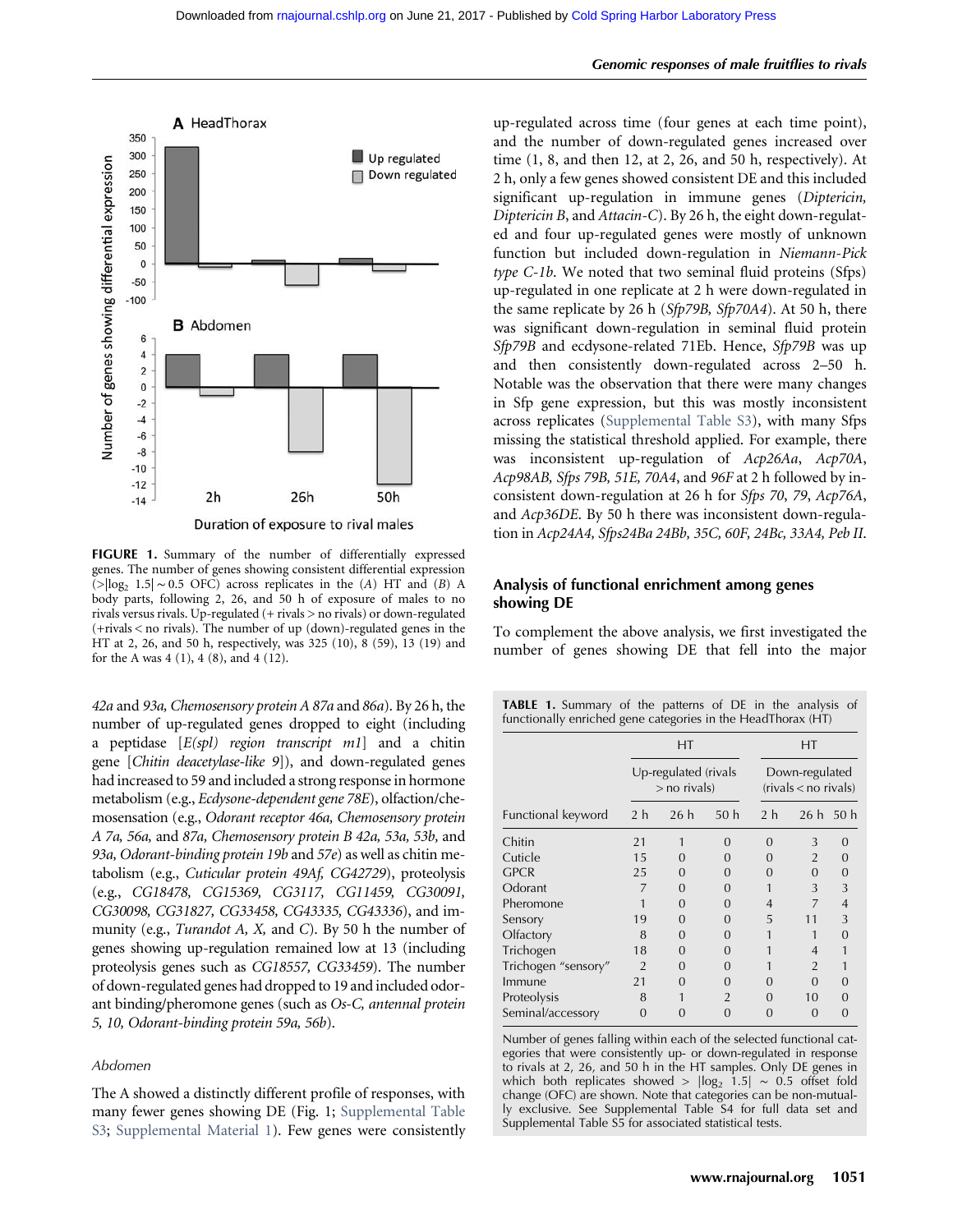

FIGURE 2. Differentially expressed genes in two example functionally enriched gene categories. Examples of the frequency density of expression levels for rivals–no rivals for two functional keyword gene groups: (A) G-protein coupled receptor "GPCR" for the HT (94 genes), and (B) "Immune" for the abdomen (Abd) (43 genes). A shift in the positive direction indicates higher expression in the presence of rivals, a shift to the left lower expression. In pink are all the genes corresponding to the keyword category and in green a random control distribution of the same number of genes drawn from the total set of 15,513 genes. For each keyword, the frequency density of gene expression for both replicates is shown for the 2, 26, and 50 h time periods.

functional categories represented (Table 1; [Supplemental](http://www.rnajournal.org/lookup/suppl/doi:10.1261/rna.059246.116/-/DC1) [Tables S4, S5;](http://www.rnajournal.org/lookup/suppl/doi:10.1261/rna.059246.116/-/DC1) see also [Supplemental Material 1](http://www.rnajournal.org/lookup/suppl/doi:10.1261/rna.059246.116/-/DC1)). To test whether such categories showed significant enrichment within our data, we then compared, for each keyword, the observed frequency density distributions (rivals–no rivals expression) of all genes within each keyword class to a control random distribution of the same number of genes (example in Fig. 2 for GPCR genes in the HT and immune genes in the A; [Supplemental Tables S4, S5](http://www.rnajournal.org/lookup/suppl/doi:10.1261/rna.059246.116/-/DC1)). This analysis showed that olfactory genes as a whole exhibited dynamic changes in expression over time, initially showing simultaneous increased and decreased gene expression, relative to the control random distribution, at 2 h ([Supplemental Table S5](http://www.rnajournal.org/lookup/suppl/doi:10.1261/rna.059246.116/-/DC1)) and consistently decreased expression in response to rivals thereafter. The A pattern for olfactory genes was similar. HT pheromone genes showed consistent, significant downregulation in response to rivals. Sensory genes within the "trichogen" term showed evidence for subtle early up-regulation in the HT, followed by down-regulation at 26 h and then both increased and decreased gene expression, relative to the control random distribution, at 50 h. Chitin HT genes showed a significant increase in expression in response to rivals at 2 h and significantly increased and decreased gene expression, relative to the control, at both 26 and 50 h. The same was true for cuticle genes. Consistent with increased signaling by sensory systems, there was a strong and significant up-regulation of GPCR genes in response to rivals in the HT at 2 h. Most of the response in seminal fluid (Sfp) genes was inconsistent across replicates due to temporal divergence —a large increase in expression at 2 h in response to rivals in the A, followed by significantly decreased expression in one replicate at 26 h and in the other at 50 h [\(Supplemental](http://www.rnajournal.org/lookup/suppl/doi:10.1261/rna.059246.116/-/DC1) [Table S6\)](http://www.rnajournal.org/lookup/suppl/doi:10.1261/rna.059246.116/-/DC1). Many proteolysis genes responded to the presence of rivals. In the HT they showed a slight increase, then decrease in expression in response to rivals over time. There was a similar, though less marked trend, in the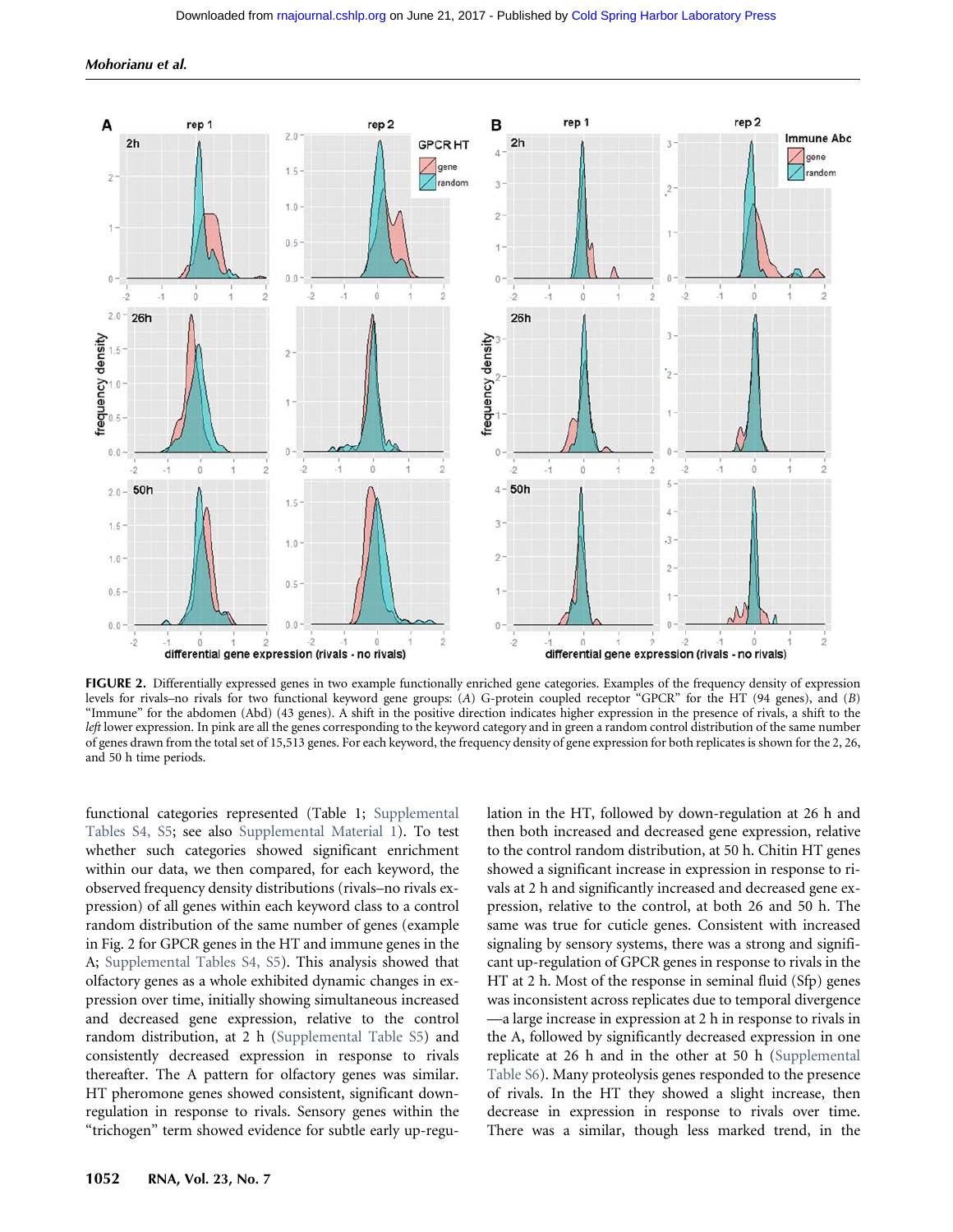A. Immunity genes showed a similar pattern to the proteolysis class.

Taken together, the functional categories analysis validated the DE call of individual genes and provided evidence for consistent and significant gene expression changes in response to rivals, with the early induction of sensory genes and up-regulation of structural ejaculate components. Immune response genes in both body parts also showed an early increase then decrease in expression over time (summary Fig. 3). An interesting additional finding was that consistent changes within keyword functional categories seemed sometimes to be achieved using different underlying sets of functionally similar genes within each replicate. This suggested that responses to rivals might sometimes be achieved via the activation of alternative, potentially functionally equivalent, underlying pathways. An example was the response of immune genes in the A, where there was consistent up-regulation and then down-regulation of immune genes in both replicates over time though the underlying gene identities were different in each replicate. We conducted an initial exploration of alternative responses by counting the number of times that genes showed inconsistent DE among replicates within keyword categories [\(Supplemental Table S6](http://www.rnajournal.org/lookup/suppl/doi:10.1261/rna.059246.116/-/DC1)). This revealed potential alternative responses in both body parts. At 2 h in the HT, the highest alternative responses were observed in proteolysis and the lowest in GPCR, immune, and olfactory genes. Interestingly, by 26 h alternative responses in most keyword classes had increased and this continued through to 50 h. The number of genes available for the analysis in the A



FIGURE 3. Summary model for the responses of males to rivals. Exposure to rivals initiated a rapid early increase at 2 h in the expression of sensory genes, which was shut down by 26 h and then off by 50 h. The pattern in the A was contrasting, with far fewer genes involved and the number of genes changing in expression increased, rather than decreased, over time. In the A there was an early up-regulation in immune genes and by 50 h, changes in seminal fluid protein and hormone genes. Many changes in seminal fluid protein gene expression were inconsistent, and each replicate appeared to switch on different sets of ejaculate component genes.

was low. Among categories with the most genes, we observed immune and proteolysis genes as showing alternative responses across time.

### Variation within mRNA pools

We checked the assumption of low variability within mRNA pools of 40 individuals from which each sample of RNA was extracted. Our analysis showed very low variation within pools overall and only a few alleles were differentially expressed [\(Supplemental Fig. S8\)](http://www.rnajournal.org/lookup/suppl/doi:10.1261/rna.059246.116/-/DC1). In the A these included genes with roles in male reproduction, immunity, cuticular/chitin, and odorant/taste proteins. In the HT the differentially expressed alleles included male reproduction, immunity, cuticle/chitin, and mucin genes. As an example, we analyzed the transcript variants for the sex peptide (Acp70A). Two major coding sequence polymorphisms were evident—G to T (Alanine to Serine) in exon 1 (polymorphism c55 of Chow et al. 2010) and T to A (Asparagine to Lysine) in exon 2 (c132 of Chow et al. 2010). The former polymorphism is segregating in the Dahomey wild type used in these experiments (DT Smith, R Evans-Gowing, T Chapman, unpubl.). Expression level variation is reported for these polymorphisms (Chow et al. 2010) associated with several sex peptide-mediated traits.

## Validation by qRT-PCR

Variation in gene expression was validated using lowthroughput qRT-PCR. We selected three reference genes (that showed low variation across both body parts and time points in our mRNA-seq data). There was good agreement between the overall expression levels and pattern of differences between rivals and no rivals treatments in the RNAseq versus qRT-PCR data (Fig. 4; [Supplemental Fig. S9;](http://www.rnajournal.org/lookup/suppl/doi:10.1261/rna.059246.116/-/DC1) [Supplemental Table S7\)](http://www.rnajournal.org/lookup/suppl/doi:10.1261/rna.059246.116/-/DC1). Many different functional categories that formed the DE response were represented among the validated genes, such as multiple seminal fluid, cuticular, odorant binding, and immune genes. To measure concordance, we counted the number of times DE in mRNA-seq data was also observed in the qRT-PCR, and the number of times a lack of DE was observed. Using this analysis, 78% of loci across both replicates were validated [\(Supplemental](http://www.rnajournal.org/lookup/suppl/doi:10.1261/rna.059246.116/-/DC1) [Table S7](http://www.rnajournal.org/lookup/suppl/doi:10.1261/rna.059246.116/-/DC1)).

### DISCUSSION

The major result was the identification and characterization of the complex genomic responses of D. melanogaster males to their same sex conspecific rivals, prior to mating and in the absence of females. Clear evidence for DE was observed in genes involved in assessing the likely level of sperm competition (sensory genes) and in producing a response to that environment (ejaculate component genes). There was a robust early activation of sensory pathways in the head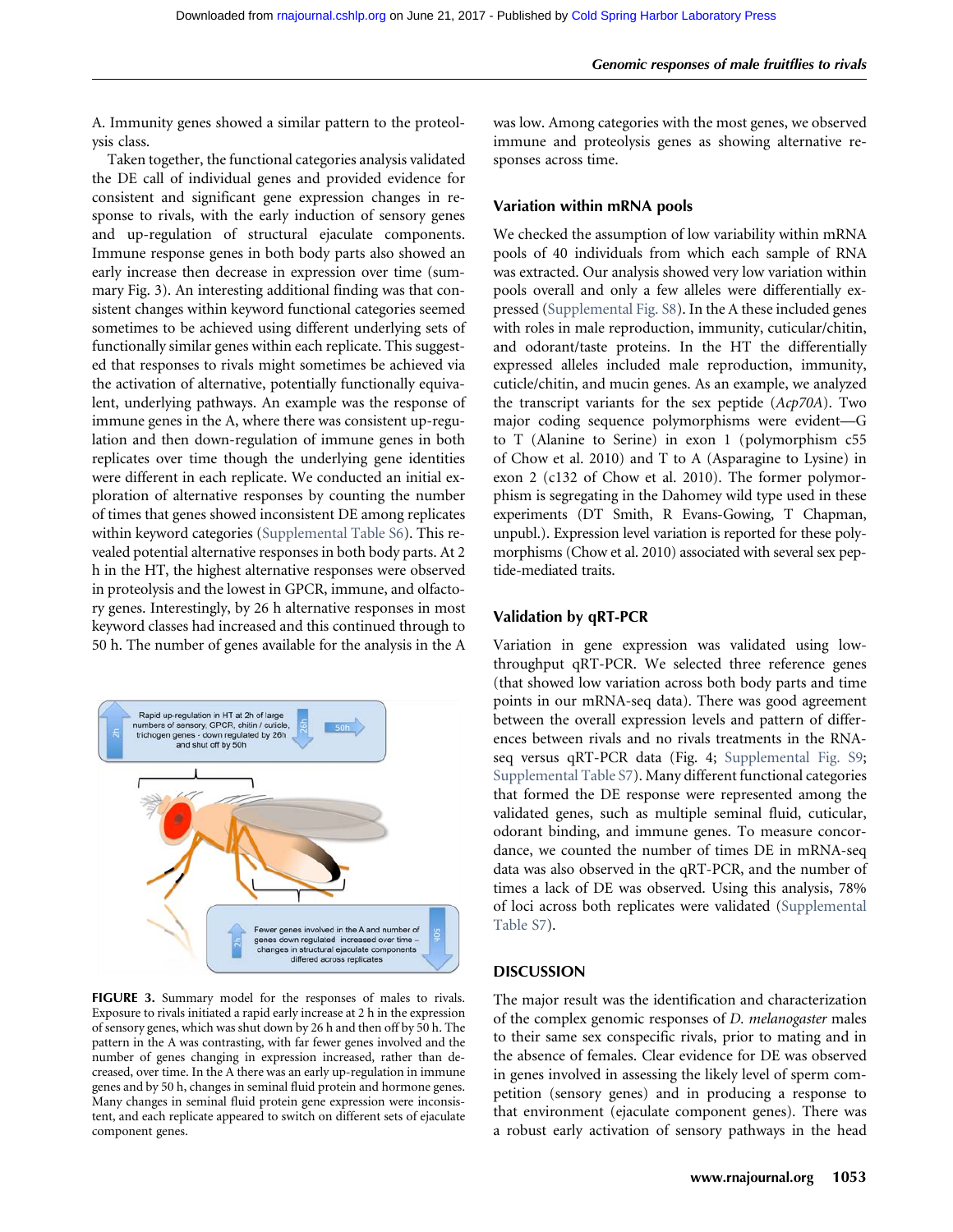Mohorianu et al.



FIGURE 4. qRT-PCR validation of mRNA-seq gene expression levels. Variation in expression level in the qRT-PCR and the corresponding mRNAseq sequencing expression levels are shown for four example loci (no rivals, light gray; rivals, dark gray); Fbgn0015586 (Acp76A), Fbgn0036110 (Cpr67Fb), Fbgn0000276 (CecA), and Fbgn0028396 (TotA). Shown are the normalized expression levels (RNA-seq) or normalized ΔCt expression levels (qRT-PCR) for A (Acp76A, Cpr67Fb, CecA) and HT (TotA) body parts. Sample labels: 02, 26, or 50 h of exposure, rep 1 or 2. Error bars show ± 10% expression level.

thorax (HT) and an inconsistent up-regulation of ejaculate component genes in the abdomen (A). Our results have implications both for our understanding of the evolution of phenotypic plasticity and more broadly for the analysis of variation within transcriptomic data.

DE in different classes of genes was evident in the genomewide responses to rivals. The response to rivals was initiated early by up-regulation of a large number of sensory perception genes in the HT, which then decayed over time. There was a much smaller number of genes showing DE in the A and this appeared to increase over time. The primary response of males to rivals in the HT was a rapid change to the expression of genes involved in sensory perception and chemical communication, particularly odorant signaling. The consistent changes to trichogen cell, GPCR and chitin metabolism are consistent with a change in sensory perception. Trichogen sensory hair cells form an integral part of the sense organs of the peripheral nervous system. They are one of four types of cells that derive from sensory organ precursors and which form mechanosensory, chemosensory, or auditory bristles (Keil 1997) in the peripheral nervous system. This is consistent with the known redundant role of touch/taste, odorants, and sound in the responses of males to rivals (Bretman et al. 2011b). We found signatures of this redundancy in sensory modalities in the divergent types of trichogen cell genes that were activated. Similarly, GPCRs can respond to diverse sensory ligands, including many odorants, light sensitive compounds, pheromones, and neurotransmitters (Brody and Cravchik 2000; Hewes and Taghert 2001). In line with other researchers, we assume that the levels of GPCR mRNAs give an indication of the activation

of GPCR proteins (e.g., Churcher et al. 2015; Thulasitha et al. 2015; Quandt et al. 2016), though it is also possible that GPCR genes could be transcriptionally activated by a pathway not involving the same GPCR. There was a strong and consistent profile of early up-regulation followed by later down-regulation and then dampening of expression, again consistent with the activation of alternative sensory modalities. As with the trichogen cell, there was evidence for the activation of GPCR signaling in genes within this class representing all the major sensory modalities. There was also a change in the expression of photoreception and in GPCR genes in the HT at 2 h in response to rivals. This is concordant with the minor role of vision in the response of males to rivals and showed that this facet of the response occurred early. The role of the many genes involved in chitin metabolism in the response to rivals is less clear.

The more limited gene expression response in the A was DE in immune genes and in seminal fluid and protease genes that synthesize and process components of the ejaculate. This is consistent with the qualitative and quantitative changes to ejaculate delivery observed upon exposure of males to rivals (Wigby et al. 2009; Sirot et al. 2011). For two seminal fluid protein genes (Acp26Aa, Acp62F) reported to be down-regulated over time in the presence of rivals (Fedorka et al. 2011), we also found lower gene expression with rivals. We found no consistent pattern of DE in Acp70A in response to rivals, in accordance with previous results (Fedorka et al. 2011). Ejaculate protein genes (Findlay et al. 2008) were found among differentially expressed genes in the A samples, and a few also in the HT, suggesting that some seminal fluid protein genes have functions in and outside the male reproductive tract. The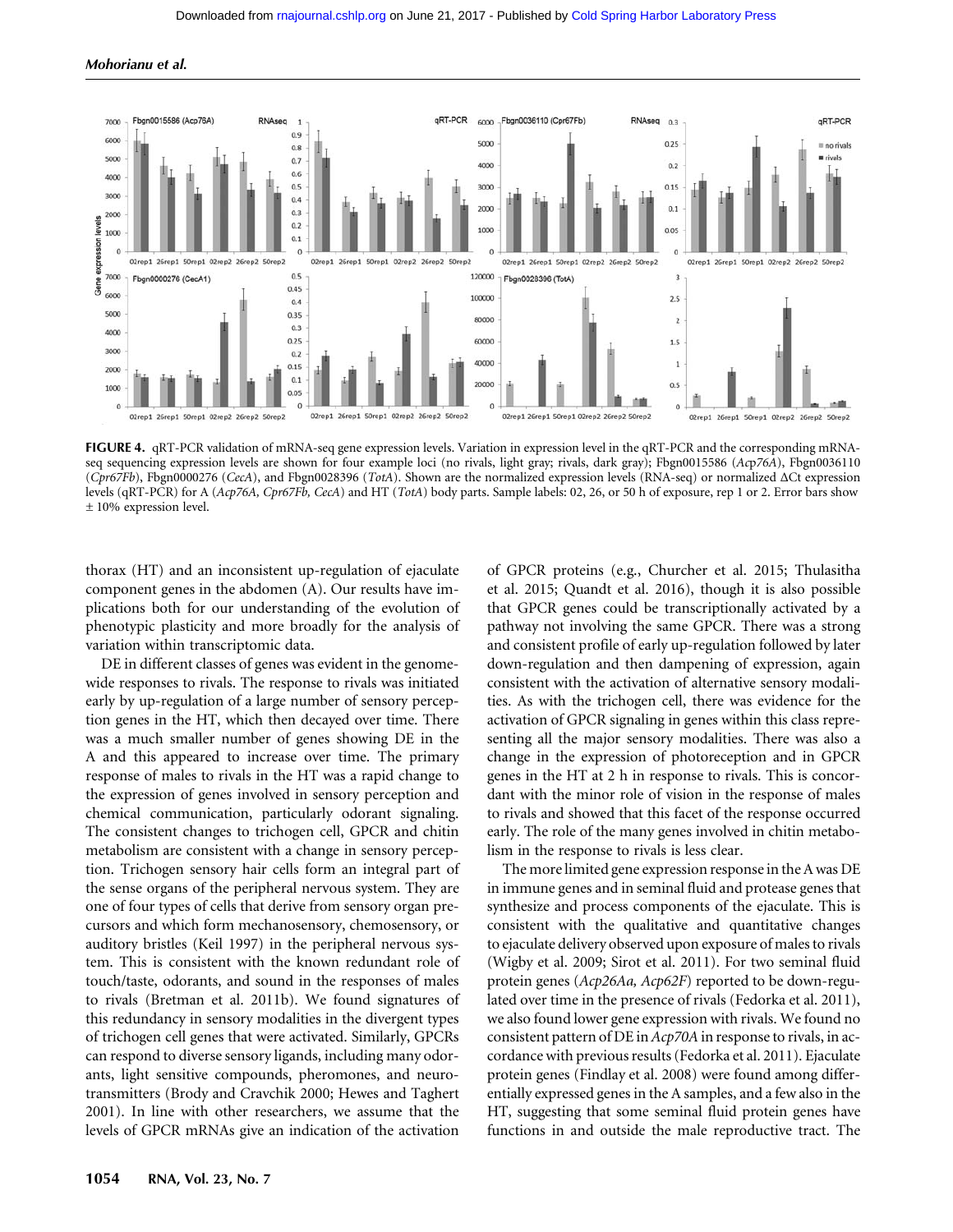absence of any major signal from sperm genes was interesting as the number of sperm transferred to females can respond to the level of sperm competition (Price et al. 2012; Garbaczewska et al. 2013). However, as reported in Fedorka et al. (2011), we found no evidence for DE in four sperm genes following male exposure, over a similar time course. The time scale for the production of sperm from start to finish is much longer (i.e., many days [Fabian and Brill 2012]) than for the replenishment of seminal fluid components. Therefore, we suggest that males hold a large store of mature sperm that they can apportion strategically, but which takes some time to replenish. However, seminal fluid proteins are more easily exhausted (Linklater et al. 2007), which may select for mechanisms that initiate rapid activation of seminal fluid protein genes when rivals are present.

DE in immune genes was observed in both HT and A samples, which is consistent with findings in humans suggesting that social contact can alter gene expression (Tung and Gilad 2013) and in particular in immune-related genes (Cole 2013). The extent to which immune genes are involved in the assessment of sperm competition threat or in associated changes in behavior or ejaculate investment are not yet known. However, the data are consistent with the emerging idea that immune genes may also respond to different social environments as part of a generalized stress response or to modify the likelihood of disease transmission (Perkins et al. 2009).

In addition to validation via qRT-PCR, external, independent validation of the expression data was also provided by the overlap of genes showing DE with those identified in several previous studies (Carney 2007; Findlay et al. 2008; Ellis and Carney 2011; Fedorka et al. 2011; [Supplemental](http://www.rnajournal.org/lookup/suppl/doi:10.1261/rna.059246.116/-/DC1) [Material 2;](http://www.rnajournal.org/lookup/suppl/doi:10.1261/rna.059246.116/-/DC1) [Supplemental Table S8](http://www.rnajournal.org/lookup/suppl/doi:10.1261/rna.059246.116/-/DC1)). There were also some interesting differences. For example, genes reported to change expression in males upon short-term initiation of courtship (Carney 2007) showed low overlap with those involved in responding to conspecific rivals, as tested here. There was some overlap between socially responsive genes down-regulated following 20-min exposure to males or females in Ellis and Carney (2011) and the genes that were up-regulated at 2 h in our study. This could suggest that early sex-specific responses (Ellis and Carney 2011) in gene expression may be recruited to rival responses. This prompts future investigations of the specificity of genes involved in mediating social interactions.

The data suggested the hypothesis that alternative responses could contribute to the overall response to rivals. Support for this came from the findings that different replicates sometimes responded to the same input stimulus via different pathways to achieve a functionally equivalent output (within replicate variation was also very low). We suggest that alternative responses might represent a biological feature of these data. However, we recognize that further direct tests of this idea are needed, e.g., by using inbred lines and/or transcriptomes from individual males. A prediction is that the

transcript profiles of individual males with limited sensory inputs available for detecting rivals would be narrower than for the unmanipulated males tested here. The existence and benefits of redundant pathways and networks is increasingly realized in the study of neurobiology (Greenspan 2012) and might confer robustness and increase the stability of important, fitness-related outputs for individuals responding to complex and variable environments (Bretman et al. 2011b). Alternative pathways underlying the same output are consistent with key elements of the biological response to rivals. Specifically, males can detect rivals using any two of three sensory modalities from smell, touch, and hearing (song). However, as far as is currently known, which of the modalities is used does not matter because the outcomes are functionally equivalent (Bretman et al. 2011b). Different replicates of males may have used different sensory pathways to detect rivals. Alternative Sfp gene responses could be facilitated by the functional redundancy observed in seminal fluid composition (Ravi Ram and Wolfner 2007). Functional redundancy in seminal fluid components is also observed between species. For example, throughout the animal kingdom, seminal fluid typically contains multiple proteases, protease inhibitors, lipases, lectins, and CRISPs (Ravi Ram and Wolfner 2007). Many of the genes that encode these components evolve extremely rapidly and hence Sfp genes often lack orthologs even among very close relatives (Sirot et al. 2014).

#### MATERIALS AND METHODS

#### Sample preparation

We tested the responses of males exposed to each other for 2, 26, or 50 h prior to mating and in the absence of females. We chose this design for investigating the effects of exposure to rivals because, as well as being easier to test in an unconfounded manner, the responses of males to each other prior to mating are also larger, in terms of subsequent effects on mating duration, than those observed when females are also present in the mating arena (Bretman et al. 2009). Fly rearing and all experiments were conducted in a 25°C humidified room, with a 12:12 h light:dark cycle. Flies were maintained in glass vials  $(75 \times 25 \text{ mm})$  containing 7 mL standard sugar–yeast (SY) medium (Bass et al. 2007). Wild-type flies were from a large laboratory population originally collected in the 1970s in Dahomey (Benin) and were from the strain used previously in related studies (Bretman et al. 2009, 2010, 2011a,b, 2013). Larvae were raised at a standard density of 100 per vial, on SY medium supplemented with live yeast liquid. At eclosion, males and females were separated using ice anesthesia. Males were collected and stored 10 per vial and 24 h later assigned randomly as rival or focal males, as in our previous studies. The initial housing of males together for 24 h during the collection period has no effect on the subsequent ability of focal males to adapt to the social environment (Bretman et al. 2013). Focal males were then placed one male per vial for 5 d and randomly assigned to the different treatments (±rival, at 2, 26, or 50 h time periods;  $n = 50$  males per treatment per time point). Rival males were given an identifying wing clip under light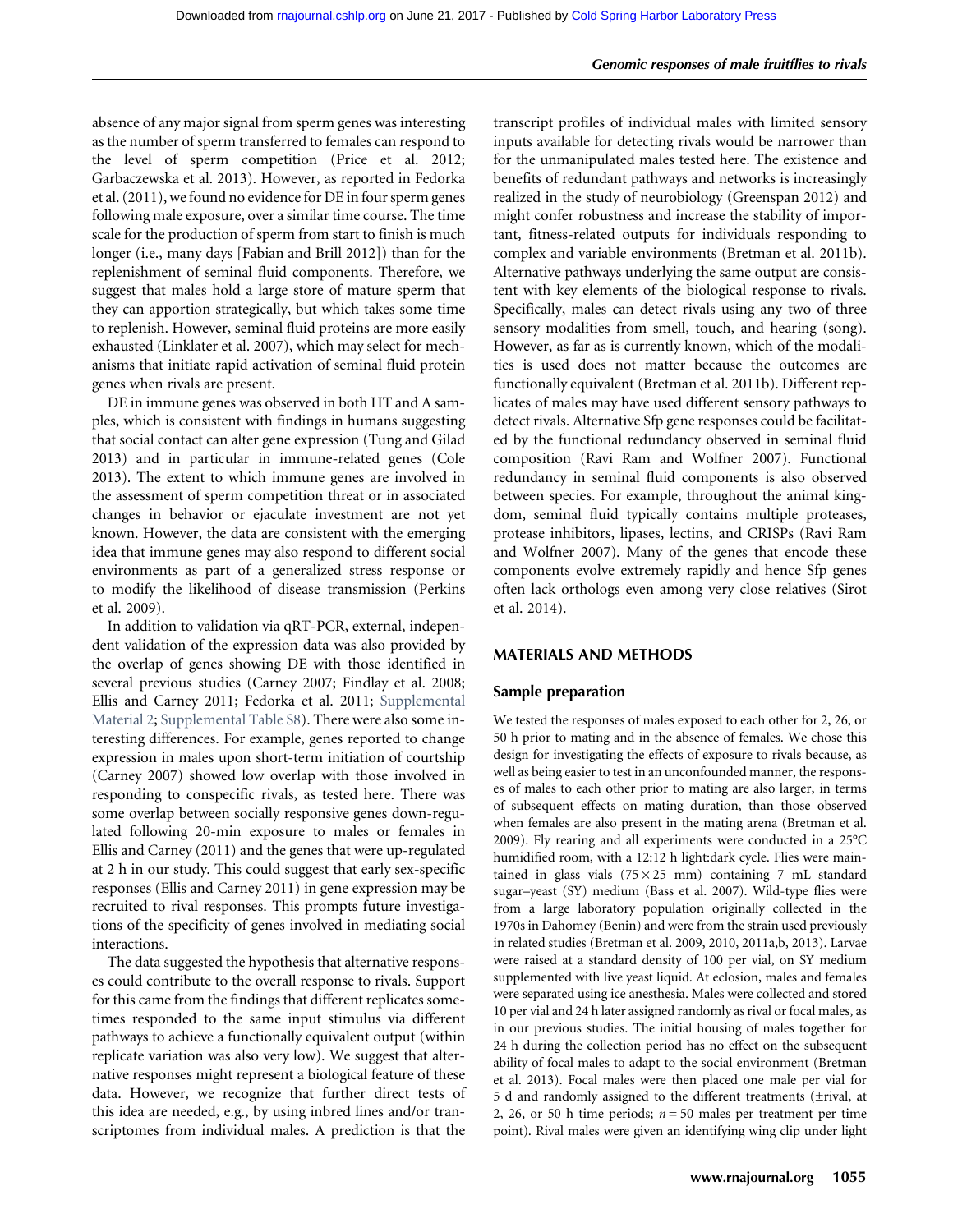$CO<sub>2</sub>$  anesthesia, a procedure that has no effect on the adaptive response of the focal males (Bretman et al. 2009). Following the 5 d of being housed alone, one rival male was aspirated into each of the focal male +rival treatments at 9 am (rivals were all introduced at the same time of day to control for circadian influences on gene expression). At the same time, males in the corresponding no rival treatments were subjected to the same movements, in order to standardize handling. At 2, 26, and 50 h after introduction of rival males, 50 focal males from each of the ±rivals treatments were aspirated into individual microcentrifuge tubes and immediately frozen in liquid nitrogen. Samples were then stored at −80°C until RNA extraction. This procedure was replicated three times using independent cohorts, to produce three biological replicates.

#### RNA extraction

Total RNA (Ambion mirVana miRNA Isolation Kit, Life Technologies, AM1561) was extracted from pools of 40 males per treatment, per time point. Whole flies were first separated into HT and A body parts over dry ice. RNA was assessed for quantity and quality using a NanoDrop 8000 Spectrophotometer (Thermo Fisher Scientific) and by running samples on a 1% agarose gel. All yields were above 100 ng/µL in 100 µL in the RNA storage solution (Life Technologies, AM7000) at absorbance  $\lambda = 260$ . RNA was stored at −80°C until use. Nondirectional, single-end RNA-seq was conducted using the Illumina HiSeq2000 platform with 50-nt read length (Baseclear provider). Three samples were run per lane to yield an expected >40 M reads per sample [2 experimental treatments ( $\pm$ rival)  $\times$  2 body parts (HT, A)  $\times$  3 time periods (2, 26, and 50 h)  $\times$  3 biological replicates = 36 samples].

#### Bioinformatics analysis

The data set was analyzed using standard quality check (QC) procedures (DeLuca et al. 2012; Wang et al. 2012) and new approaches (I Mohorianu, A Bretman, DT Smith, EK Fowler, T Dalmay, T Chapman, in prep.). We assessed (i) read number and complexity (i.e., ratio of nonredundant to redundant reads), (ii) nucleotide composition and strand bias, (iii) genome matching and annotation matching reads (e.g., mRNAs, t/rRNAs, miRNAs, UTRs, introns, intergenic regions), and (iv) correlation and Jaccard similarity indices on the original versus normalized data. Genome matching was performed using PatMaN (Prüfer et al. 2008). To normalize gene abundances, we used subsampling without replacement (Efron and Tibshirani 1993) to a fixed total of 50 M reads ([Supplemental Table S2A](http://www.rnajournal.org/lookup/suppl/doi:10.1261/rna.059246.116/-/DC1)) followed by quantile normalization (Bolstad et al. 2003) to remove any remaining fine-scale variation. We incorporated the experimental design into the method used for detecting differentially expressed transcripts. First we evaluated the difference in expression between body parts and then the genes expressed only in the target body part (i.e., DE between HT samples for genes expressed in HT; similarly for A samples). The separation of the HT and A body parts during RNA extraction was not 100% precise and, given the high sensitivity of RNA-seq, a "shadow" of a signature of DE in genes that are much more abundantly expressed (and which normally function) in the "other" body part was sometimes obtained ([Supplemental Fig. S7\)](http://www.rnajournal.org/lookup/suppl/doi:10.1261/rna.059246.116/-/DC1). Our method screened out such "leaky" genes.

## Functional analysis of transcripts showing DE

We first compiled the set of individual genes showing DE according to a statistically supported threshold and interrogated this set of genes for common functional categories, before testing for significant enrichment/depletion.

## Numbers and functions of DE genes

We used a statistical cut off for DE following an analysis of the distribution of DE for each time point and body part for both replicate-to-replicate and rivals/no rivals comparisons. To converge on an appropriate and experiment-wide threshold, we asked what  $log_2(OFC)$  would give a P value of 0.05 for each time point and treatment. The results showed that thresholds were lower for the A samples, with the average threshold for  $P < 0.05$  being  $log_2(\text{OFC}) = 0.49$ , 0.45 (for rep–rep and ±rivals comparisons, respectively). Adding in the HT data gave an overall  $log_2(OFC) = 0.64$ , 0.66 for experimentwide  $P < 0.05$ ). On the basis of this we chose  $log_2(OFC) = 0.5$  (actual OFC of 1.5 and above) as the minimum statistically supported threshold for the detection to DE. This threshold corresponds to the fold change of ∼1.4 and above that can be independently validated using low-throughput methods such as qRT-PCR (Morey et al. 2006). Using this threshold we compiled the set of DE transcripts showing >1.5 OFC for each body part and time period.

### Frequency distributions of gene expression for functional categories

In addition to examining DE in individual genes, we tested for changes in the expression of classes of functionally similar gene groups. Genes showing evidence for DE were interrogated for common functional categories using manually curated GO Biological Processes terms (The Reference Genome Group of the Gene Ontology Consortium 2009) from the Biological Processes GO vocabulary at the second to third level of GO hierarchy (The Reference Genome Group of the Gene Ontology Consortium 2009). This was to prevent differences in resolving power introduced by the same term located at different hierarchical levels. Manual investigation of the keywords was useful to ensure the keywords captured a tight, single functional class for which there was a good level of experimental evidence for functional assignment (equivalent to a focused, standard GO analysis [[Supplemental Material 1\]](http://www.rnajournal.org/lookup/suppl/doi:10.1261/rna.059246.116/-/DC1)). To test for significant enrichment of the functional categories, the selected keywords were used to determine, for all the genes in that category, the frequency density distribution of expression for the ±rivals treatments (rivals—no rivals expression). Categories of genes not responding to rivals should show a frequency distribution centered on zero. In contrast, responding categories of genes should show frequency density distributions with a significantly wider spread than the control, or significantly shifted to the right or left. Control frequency density distributions in each case were a randomly drawn set of the same number of genes of similar length, generated using a random uniform distribution with total abundance (sum of abundance across all samples) >100. Changes in location were best captured using the t-test (expected and observed data both quasinormally distributed) and changes in shape by the Kullback– Leibler (KL) divergence (with P and Q being the frequency distributions for the keyword and random control genes, respectively). A KL value close to zero indicated similar distributions, and positive or negative values dissimilar distributions.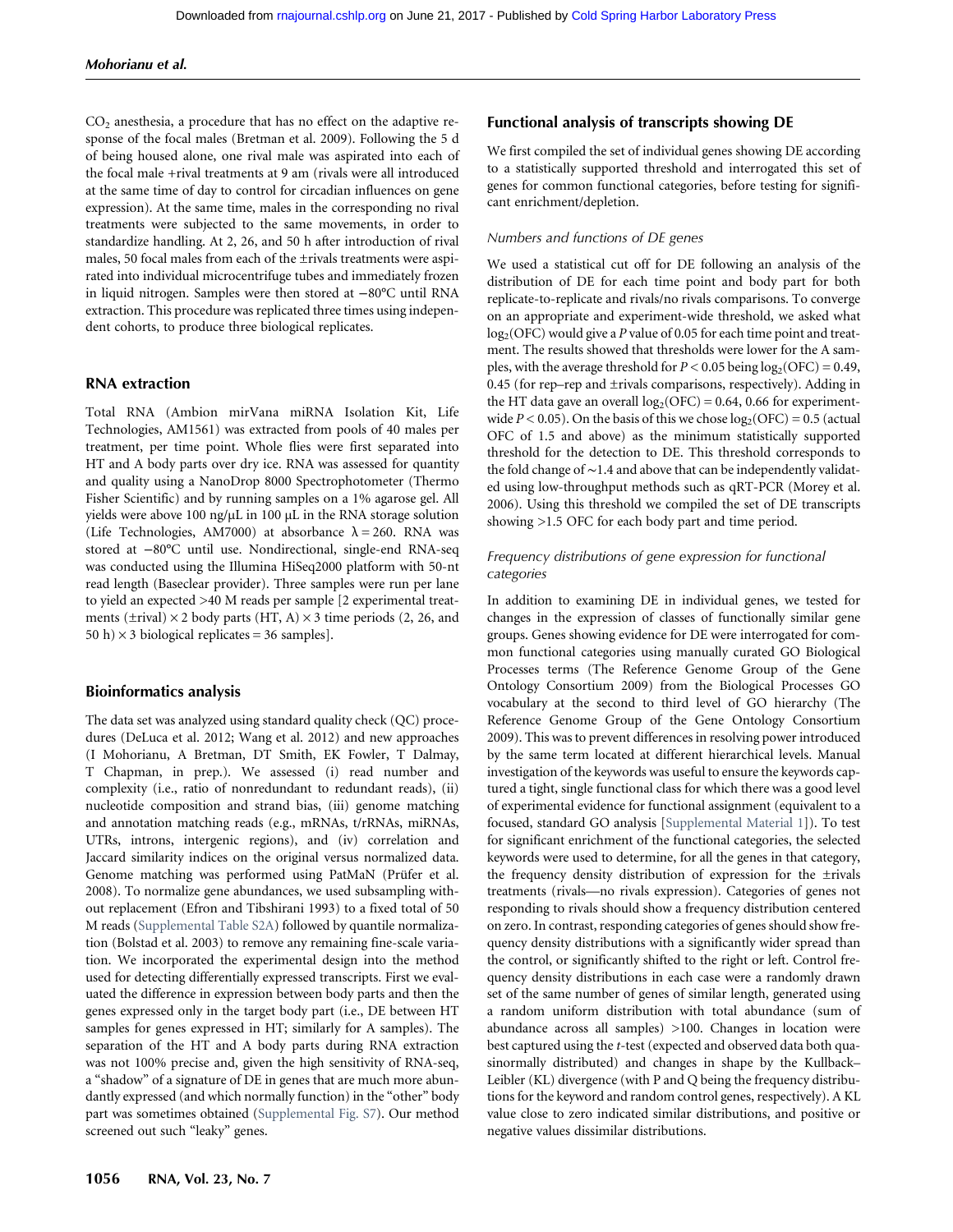### Validation by qRT-PCR

#### RNA-seq detection limits

We first investigated whether there were limits of detection for the qRT-PCR validation. In pilot experiments, sample aliquots were sent to a provider (qStandard) to validate four genes with a range of high- and low-expression values from the RNA-seq data (Che87a, to, TotA, and PebII). The geNorm Kit of six loci (PrimerDesign) was used to identify reference genes with stable expression across time and tissues. Three genes (αTub84B, eIF-1A, and CG13220), whose expression was consistent across all samples (as evidenced by the gene stability measure  $M$ , all <1.5; [Vandesompele et al. 2002]) were chosen as reference genes. There was low agreement between qRT-PCR and RNA-seq for genes with very low normalized abundance [\(Supplemental Fig. S9\)](http://www.rnajournal.org/lookup/suppl/doi:10.1261/rna.059246.116/-/DC1). Hence we chose genes of interest (GOIs) for the main tests with abundanc $es$  >100. GOIs with very high normalized abundances (>12,000) were also avoided to remove the potential for saturation.

#### Reference genes

For the main qRT-PCR validation tests, we selected three reference genes. We assessed variation in expression for reference genes commonly used for qRT-PCR validations (Ling and Salvaterra 2011) in our RNA-seq expression data and from the Fly Atlas microarray expression data (Chintapalli et al. 2007). From this, a list of candidate reference genes of genes not differentially expressed was produced. For the selected reference genes (α-Tub84b, eif-1a, and CG13220), we next confirmed that the presence plot for each gene matched its corresponding FlyBase model (St Pierre et al. 2014). We then selected primers using FlyPrimerBank (Hu et al. 2013) and relevant publications (Ling and Salvaterra 2011) and optimized them for qRT-PCR.

#### Genes of interest (GOI)

We chose 20 GOIs for validation based on (i) transcript abundance, (ii) the degree of DE combined with functional annotations that intersected with the main biological responses of interest, (iii) clarity and concordance of the gene model from FlyBase with the RNA-seq presence plots, and (iv) the ability to design unique primers [\(Supplemental Table S9\)](http://www.rnajournal.org/lookup/suppl/doi:10.1261/rna.059246.116/-/DC1). The aim was to assess whether lowthroughput validation of the same biological samples gave the same patterns of gene expression and hence, to validate the patterns being described by these data.

#### qRT-PCR

For primer optimization we used HT or A RNA from wild-type flies. We removed DNA using TURBO DNase (Life Technologies) on 2 µg total RNA. DNase was deactivated using the resin in the TURBO DNA-free Kit (Life Technologies), and all samples were tested for DNA contamination with no-reverse transcription controls using the three reference genes as targets. The QuantiTect Reverse Transcription Kit (Qiagen) was used to reverse transcribe 1 µg total RNA to cDNA, which was then stored at −20°C. qRT-PCRs were run using a StepOnePlus machine (Life Technologies) using iTaq Universal SYBR Green Supermix with triplicate technical replicates, using 2 ng RNA as template in 20 µL reactions in MicroAmp Fast Optical 96-Well Reaction Plate with Barcode,

0.1 mL (Life Technologies). The qRT-PCR conditions were 95°C for 30 sec, followed by 40 cycles of 95°C for 15 sec and 60°C for 1 min and data acquisition. Following the qRT-PCR, we ran a melt curve analysis (on default settings). All samples showed a single peak on the melt curve. We included a no template control for each GOI on each plate. All primers were used at a final concentration of 500 nM. For primer optimization (Eurofins MWG Operon), we produced standard curves using at least five 1:5 dilutions of RNA starting at 50 ng cDNA. Primer sequences were taken from FlyPrimerBank and citations (Ling and Salvaterra 2011; Hu et al. 2013). Gene names, primer sequences, amplicon length, efficiency,  $R^2$  of primers are given in [Supplemental Table S9.](http://www.rnajournal.org/lookup/suppl/doi:10.1261/rna.059246.116/-/DC1) We tested for concordance between the qRT-PCR and RNA-seq data by counting the number of FC "agreements," i.e., the number of times that genes showing DE in the RNA-seq were also found in the qRT-PCR data, and vice versa. GOI were validated if this measure was  $\geq 0.6$ .

#### DATA DEPOSITION

The data described in this study are publicly available on the Gene Expression Omnibus (GEO) (Barrett et al. 2013) under accession number GSE55839 (GSM1346870-GSM1347005). All Perl and R scripts will be made available on GitHub.

### SUPPLEMENTAL MATERIAL

Supplemental material is available for this article.

#### ACKNOWLEDGMENTS

We thank James Westmancoat, Janet Mason, Wayne Rostant, and Dominic Edward for help with practical work; Wayne Rostant, Phil Leftwich, and three anonymous reviewers for helpful comments on the manuscript. The work was funded by the Biotechnology and Biological Sciences Research Council (BBSRC) and the Natural Environment Research Council (NERC) (research grants BB/ H002499/1, BB/L003139/1, and NE/J024244/1) to T.C.

Author contributions: T.C., I.M., and A.B. conceived and designed the study; A.B. supervised and conducted the fly work and prepared the RNA samples; E.F. and D.T.S. conducted the qRT-PCR assays; I.M. devised the bioinformatics methods and analyzed the data. I.M., A.B., D.T.S., E.F., T.D., and T.C. wrote the paper.

Received September 19, 2016; accepted April 10, 2017.

#### REFERENCES

- Aubin-Horth N, Renn SC. 2009. Genomic reaction norms: using integrative biology to understand molecular mechanisms of phenotypic plasticity. Mol Ecol 18: 3763–3780.
- Barrett T, Wilhite SE, Ledoux P, Evangelista C, Kim IF, Tomashevsky M, Marshall KA, Phillippy KH, Sherman PM, Holko M, et al. 2013. NCBI GEO: archive for functional genomics data sets—update. Nucl Acids Res 41: D991–D995.
- Bass TM, Grandison RC, Wong R, Martinez P, Partridge L, Piper MD. 2007. Optimization of dietary restriction protocols in Drosophila. J Gerontol A Biol Sci Med Sci 62: 1071–1081.
- Bell AM, Aubin-Horth N. 2010. What can whole genome expression data tell us about the ecology and evolution of personality? Philos Trans R Soc Lond B Biol Sci 365: 4001–4012.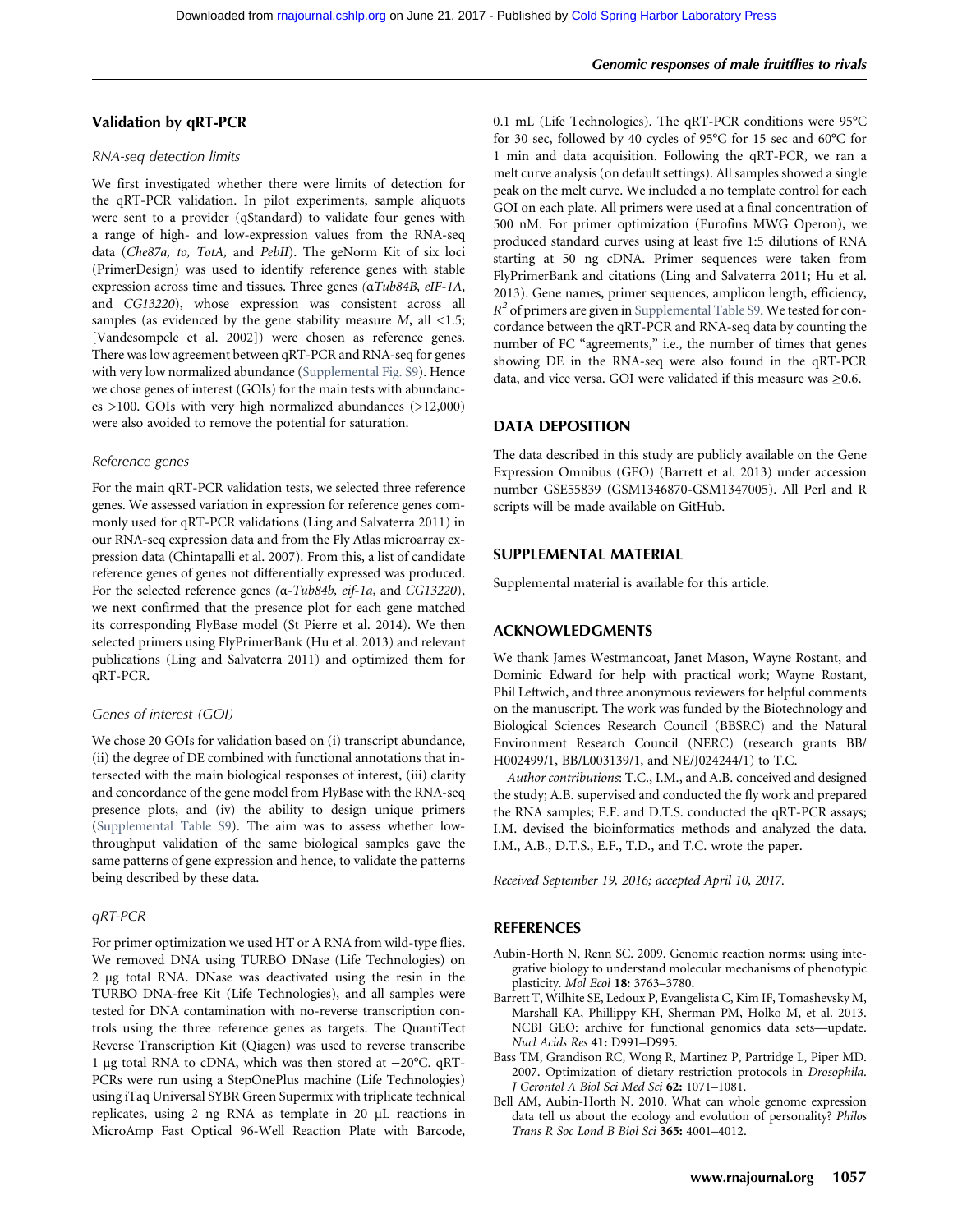## Mohorianu et al.

- Bolstad BM, Irizarry RA, Astrand M, Speed TP. 2003. A comparison of normalization methods for high density oligonucleotide array data based on variance and bias. Bioinformatics 19: 185–193.
- Bretman A, Fricke C, Chapman T. 2009. Plastic responses of male Drosophila melanogaster to the level of sperm competition increase male reproductive fitness. Proc Biol Sci 276: 1705–1711.
- Bretman A, Fricke C, Hetherington P, Stone R, Chapman T. 2010. Exposure to rivals and plastic responses to sperm competition in Drosophila melanogaster. Behav Ecol 21: 317–321.
- Bretman A, Gage MJ, Chapman T. 2011a. Quick-change artists: male plastic behavioural responses to rivals. Trends Ecol Evol 26: 467–473.
- Bretman A, Westmancoat JD, Gage MJ, Chapman T. 2011b. Males use multiple, redundant cues to detect mating rivals. Current Biol 21: 617–622.
- Bretman A, Westmancoat JD, Gage MJ, Chapman T. 2012. Individual plastic responses by males to rivals reveal mismatches between behaviour and fitness outcomes. Proc Biol Sci 279: 2868–2876.
- Bretman A, Westmancoat JD, Gage MJ, Chapman T. 2013. Costs and benefits of lifetime exposure to mating rivals in male Drosophila melanogaster. Evolution 67: 2413–2422.
- Brody T, Cravchik A. 2000. Drosophila melanogaster G protein-coupled receptors. J Cell Biol 150: F83–F88.
- Carney GE. 2007. A rapid genome-wide response to Drosophila melanogaster social interactions. BMC Genomics 8: 288.
- Chintapalli VR, Wang J, Dow JA. 2007. Using FlyAtlas to identify better Drosophila melanogaster models of human disease. Nat Genet 39: 715–720.
- Chow CY, Wolfner MF, Clark AG. 2010. The genetic basis for male x female interactions underlying variation in reproductive phenotypes of Drosophila. Genetics 186: 1355–1365.
- Churcher AM, Hubbard PC, Marques JP, Canário AVM, Huertas M. 2015. Deep sequencing of the olfactory epithelium reveals specific chemosensory receptors are expressed at sexual maturity in the European eel Anguilla anguilla. Mol Ecol 24: 822–834.
- Cole SW. 2013. Social regulation of human gene expression: mechanisms and implications for public health. Am J Public Health 103: S84–S92.
- DeLuca DS, Levin JZ, Sivachenko A, Fennell T, Nazaire MD, Williams C, Reich M, Winckler W, Getz G. 2012. RNA-SeQC: RNA-seq metrics for quality control and process optimization. Bioinformatics 28: 1530–1532.
- Efron B, Tibshirani RJ. 1993. An introduction to the bootstrap. Chapman and Hall, London.
- Ellers J, Stuefer JF. 2010. Frontiers in phenotypic plasticity research: new questions about mechanisms, induced responses and ecological impacts. Evol Ecol 24: 523–526.
- Ellis LL, Carney GE. 2011. Socially-responsive gene expression in male Drosophila melanogaster is influenced by the sex of the interacting partner. Genetics 187: 157-169.
- Engqvist L, Reinhold K. 2005. Pitfalls in experiments testing predictions from sperm competition theory. *J Evol Biol* 18: 116–123.
- Fabian L, Brill JA. 2012. Drosophila spermiogenesis: big things come from little packages. Spermatogenesis 2: 197–212.
- Fedorka KM, Winterhalter WE, Ware B. 2011. Perceived sperm competition intensity influences seminal fluid protein production prior to courtship and mating. Evolution 65: 584–590.
- Findlay GD, Yi X, Maccoss MJ, Swanson WJ. 2008. Proteomics reveals novel Drosophila seminal fluid proteins transferred at mating. PLoS Biol 6: e178.
- Gage MJG. 1991. Risk of sperm competition directly affects ejaculate size in the Mediterranean fruit fly. Anim Behav 44: 1036-1037.
- Garbaczewska M, Billeter JC, Levine JD. 2013. Drosophila melanogaster males increase the number of sperm in their ejaculate when perceiving rival males. J Insect Physiol 59: 306–310.
- Gierliń ski M, Cole C, Schofield P, Schurch NJ, Sherstnev A, Singh V, Wrobel N, Gharbi K, Simpson G, Owen-Hughes T, et al. 2015. Statistical models for RNA-seq data derived from a two-condition 48-replicate experiment. Bioinformatics 31: 3625–3630.
- Gilbert SF. 2005. Mechanisms for the environmental regulation of gene expression: ecological aspects of animal development. J Biosci 30: 65–74.
- Greenspan RJ. 2012. Biological indeterminacy. Sci Eng Ethics 18: 447–452.
- Hewes RS, Taghert PH. 2001. Neuropeptides and neuropeptide receptors in the Drosophila melanogaster genome. Genome Res 11: 1126–1142.
- Hihara F. 1981. Effects of the male accessory gland secretion on oviposition and remating in females of Drosophila melanogaster. Zool Mag 90: 307–316.
- Hobert O. 2003. Behavioral plasticity in C. elegans: paradigms, circuits, genes. J Neurobiol 54: 203–223.
- Hu Y, Sopko R, Foos M, Kelley C, Flockhart I, Ammeux N, Wang X, Perkins L, Perrimon N, Mohr SE. 2013. FlyPrimerBank: an online database for Drosophila melanogaster gene expression analysis and knockdown evaluation of RNAi reagents. G3 (Bethesda) 3: 1607–1616.
- Janzen FJ, Phillips PC. 2006. Exploring the evolution of environmental sex determination, especially in reptiles. J Evol Biol 19: 1775–1784.
- Kasumovic MM, Brooks RC. 2011. It's all who you know: the evolution of socially cued anticipatory plasticity as a mating strategy. Q Rev Biol 86: 181–197.
- Keil TA. 1997. Comparative morphogenesis of sensilla: a review. Int J Ins Morphol Embryol 26: 151–160.
- Kim WJ, Jan LY, Jan YN. 2012. Contribution of visual and circadian neural circuits to memory for prolonged mating induced by rivals. Nat Neurosci 15: 876–883.
- Komers PE. 1997. Behavioural plasticity in variable environments. Can J Zool 75: 161–169.
- Levandowsky M, Winter D. 1971. Distance between sets. Nature 234: 34–36.
- Ling D, Salvaterra PM. 2011. Robust RT-qPCR data normalization: validation and selection of internal reference genes during post-experimental data analysis. PLoS One 6: e17762.
- Linklater JR, Wertheim B, Wigby S, Chapman T. 2007. Ejaculate depletion patterns evolve in response to experimental manipulation of sex ratio in Drosophila melanogaster. Evolution 61: 2027–2034.
- Marioni JC, Mason CE, Mane SM, Stephens M, Gilad Y. 2008. RNA-seq: an assessment of technical reproducibility and comparison with gene expression arrays. Genome Res 18: 1509–1517.
- Moatt JP, Dytham C, Thom MD. 2014. Sperm production responds to perceived sperm competition risk in male Drosophila melanogaster. Physiol Behav 131: 111–114.
- Morey JS, Ryan JC, Van Dolah FM. 2006. Microarray validation: factors influencing correlation between oligonucleotide microarrays and real-time PCR. Biol Proc Online 8: 175–193.
- Parker GA. 1982. Why are there so many tiny sperm? Sperm competition and the maintenance of two sexes. J Theoret Biol 96: 281–294.
- Parker GA. 1990a. Sperm competition games: raffles and roles. Proc Biol Sci 242: 120–126.
- Parker GA. 1990b. Sperm competition games: sneaks and extra-pair copulations. Proc Biol Sci 242: 127–133.
- Parker GA. 1993. Sperm competition games: sperm size and sperm number under adult control. Proc Biol Sci 253: 245–254.
- Parker GA, Ball MA, Stockley P, Gage MJG. 1996. Sperm competition games: individual assessment of sperm competition intensity by group spawners. Proc Biol Sci 263: 1291–1297.
- Parker GA, Ball MA, Stockley P, Gage MJ. 1997. Sperm competition games: a prospective analysis of risk assessment. Proc Biol Sci 264: 1793–1802.
- Perkins SE, Cagnacci F, Stradiotto A, Arnoldi D, Hudson PJ. 2009. Comparison of social networks derived from ecological data: implications for inferring infectious disease dynamics. J Anim Ecol 78: 1015–1022.
- Price TA, Lizé A, Marcello M, Bretman A. 2012. Experience of mating rivals causes males to modulate sperm transfer in the fly Drosophila pseudoobscura. J Insect Physiol 58: 1669–1675.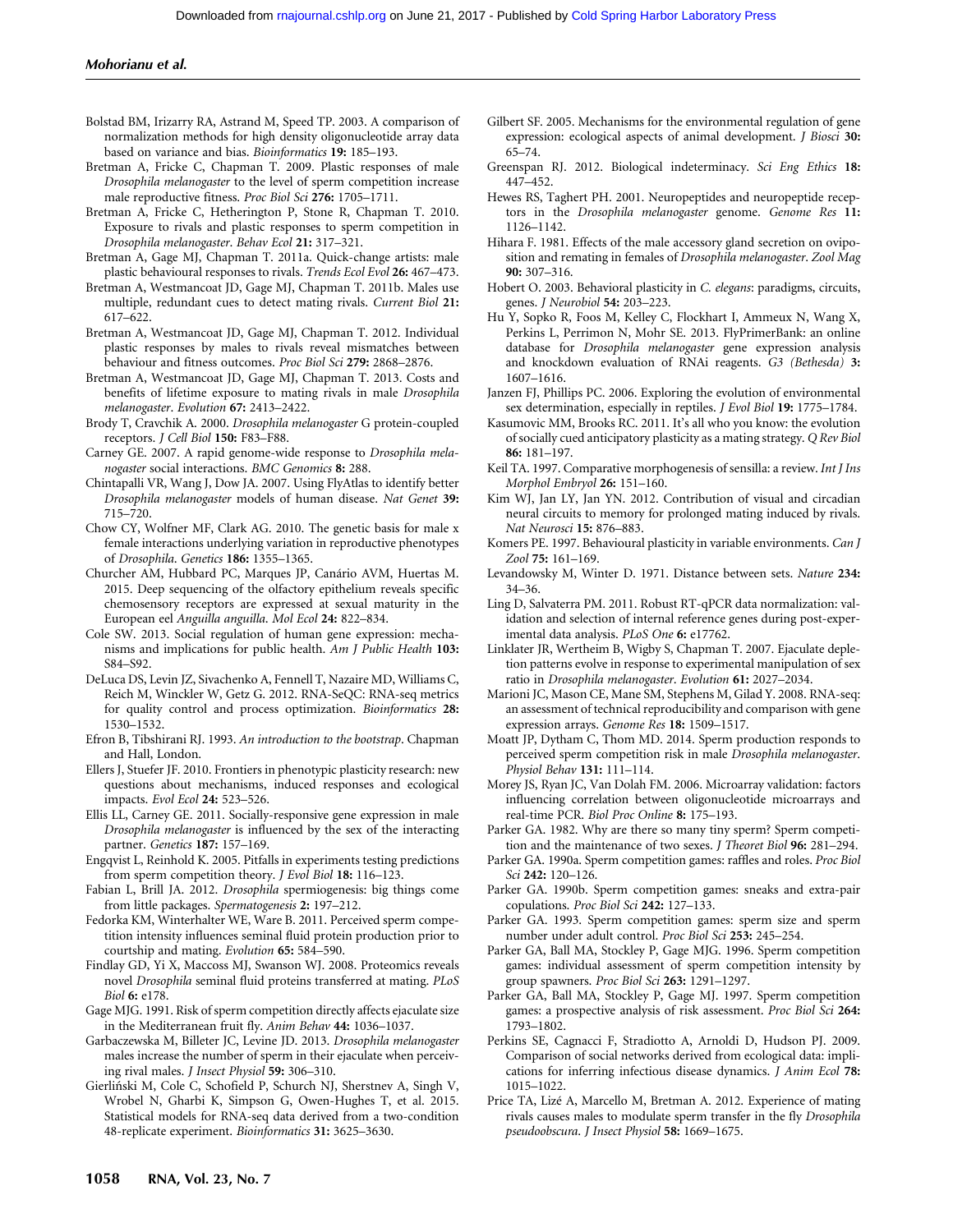- Prüfer K, Stenzel U, Dannemann M, Green RE, Lachmann M, Kelso J. 2008. PatMaN: rapid alignment of short sequences to large databases. Bioinformatics 24: 1530–1531.
- Quandt CA, Di YM, Elser J, Jaiswal P, Spatafora JW. 2016. Differential expression of genes involved in host recognition, attachment, and degradation in the Mycoparasite Tolypocladium ophioglossoides. G3 (Bethesda) 6: 731–741.
- Ravi Ram K, Wolfner MF. 2007. Seminal influences: Drosophila Acps and the molecular interplay between males and females during reproduction. Int Comp Biol 47: 427–445.
- The Reference Genome Group of the Gene Ontology Consortium. 2009. The Gene Ontology's Reference Genome Project: a unified framework for functional annotation across species. PLoS Comput Biol 5: e1000431.
- Rouse J, Bretman A. 2016. Exposure time to rivals and sensory cues affect how quickly males respond to changes in sperm competition threat. Anim Behav 122: 1-8.
- Schlichting CD, Smith H. 2002. Phenotypic plasticity: linking molecular mechanisms with evolutionary outcomes. Evol Ecol 16: 189–211.
- Schurch NJ, Schofield P, Gierliński M, Cole C, Sherstnev A, Singh V, Wrobel N, Gharbi K, Simpson GG, Owen-Hughes T, et al. 2016. How many biological replicates are needed in an RNA-seq experiment and which differential expression tool should you use? RNA 22: 839–851.
- Sirot LK, Wolfner MF, Wigby S. 2011. Protein-specific manipulation of ejaculate composition in response to female mating status in Drosophila melanogaster. Proc Natl Acad Sci 108: 9922-9926.
- Sirot LK, Wong A, Chapman T, Wolfner MF. 2014. Sexual conflict and seminal fluid proteins: a dynamic landscape of sexual interactions. In Sexual conflict (ed. Rice WR, Gavrilets S). Cold Spring Harbor Laboratory Press, Cold Spring Harbor, NY.
- St Pierre SE, Ponting L, Stefancsik R, McQuilton P; FlyBase Consortium. 2014. FlyBase 102—advanced approaches to interrogating FlyBase. Nucl Acids Res 42: D780–D788.
- Sultan M, Schulz MH, Richard H, Magen A, Klingenhoff A, Scherf M, Seifert M, Borodina T, Soldatov A, Parkhomchuk D, et al. 2008. A global view of gene activity and alternative splicing by deep sequencing of the human transcriptome. Science 321: 956–960.
- Thulasitha WS, Umasuthan N, Revathy KS, Whang I, Lee J. 2015. Molecular characterization, genomic structure and expressional profiles of a CXC chemokine receptor 4 (CXCR4) from rock bream Oplegnathus fasciatus. Fish Shellfish Immunol 44: 471–477.
- Tien JH, Levin SA, Rubenstein DI. 2004. Dynamics of fish shoals: identifying key decision rules. Evol Ecol Res 6: 555-565.
- Tung J, Gilad Y. 2013. Social environmental effects on gene regulation. Cell Mol Life Sci 70: 4323–4339.
- Vandesompele J, De Preter K, Pattyn F, Poppe B, Van Roy N, De Paepe A, Speleman F. 2002. Accurate normalization of real-time quantitative RT-PCR data by geometric averaging of multiple internal control genes. Genome Biol 3: RESEARCH0034.
- Wang L, Wang S, Li W. 2012. RSeQC: quality control of RNA-seq experiments. Bioinformatics 28: 2184–2185.
- Wedell N, Gage MJG, Parker GA. 2002. Sperm competition, male prudence and sperm-limited females. Trends Ecol Evol 17: 313–320.
- West-Eberhard MJ. 2003. Developmental plasticity and evolution. Oxford University Press, New York.
- Wigby S, Sirot LK, Linklater JR, Buehner N, Calboli FC, Bretman A, Wolfner MF, Chapman T. 2009. Seminal fluid protein allocation and male reproductive success. Curr Biol 19: 751–757.
- Zhou S, Campbell TG, Stone EA, Mackay TF, Anholt RR. 2012. Phenotypic plasticity of the Drosophila transcriptome. PLoS Genet 8: e1002593.